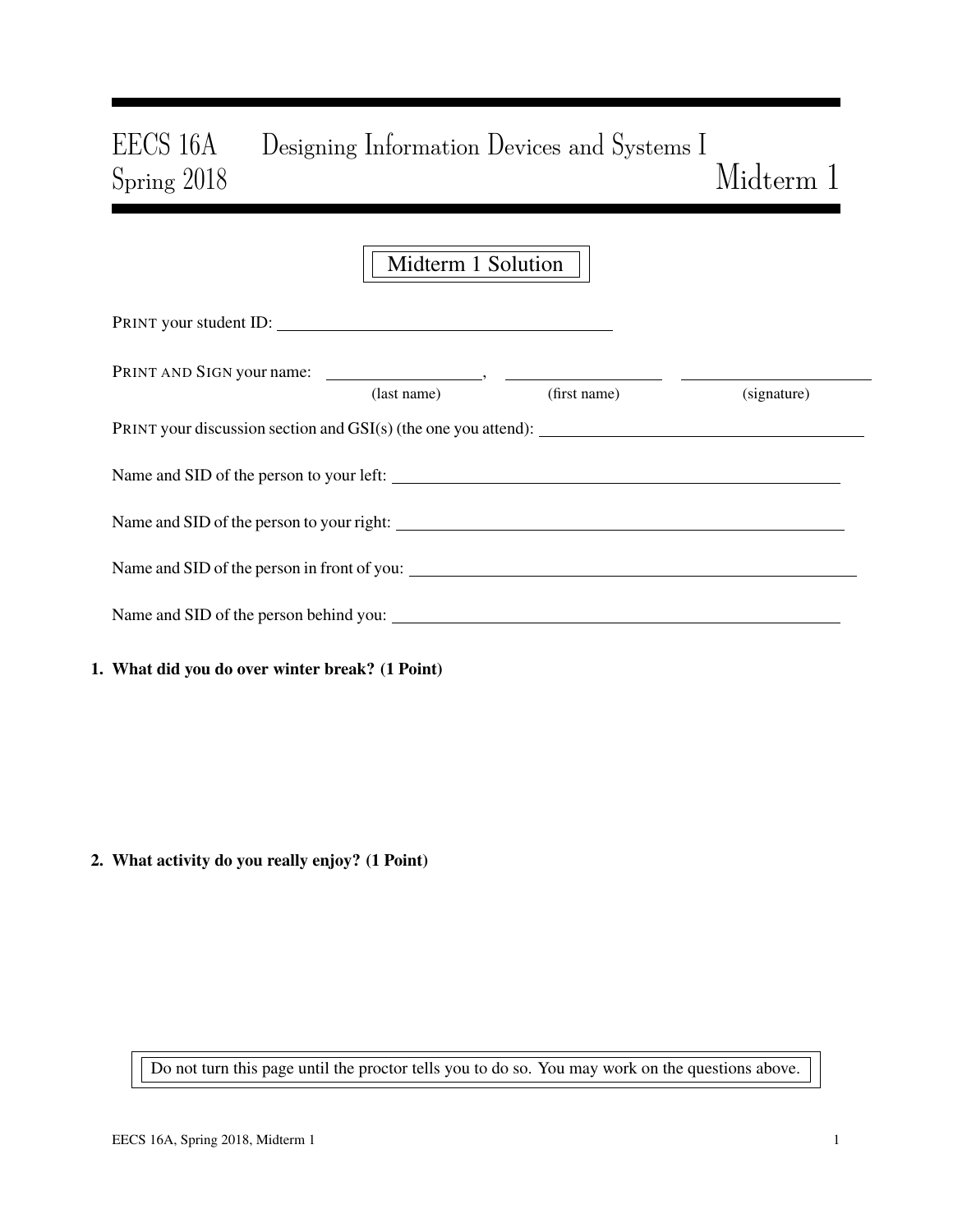# 3. System of Equations (4 points)

Solve the following system of equations using Gaussian elimination. If there is no solution, explain why.

$$
x+3y-z = 4
$$

$$
4x-y+2z = 8
$$

$$
2x-7y+4z = -3
$$

Solution:

$$
\begin{bmatrix} 1 & 3 & -1 & | & 4 \ 4 & -1 & 2 & | & 8 \ 2 & -7 & 4 & | & -3 \ \end{bmatrix} \xrightarrow[R_3 \leftarrow -2R_1 + R_3]{\longrightarrow} \begin{bmatrix} 1 & 3 & -1 & | & 4 \ 4 & -1 & 2 & | & 8 \ 0 & -13 & 6 & | & -11 \ \end{bmatrix}
$$
  
\n
$$
\xrightarrow[R_2 \leftarrow -4R_1 + R_2]{\longrightarrow} \begin{bmatrix} 1 & 3 & -1 & | & 4 \ 0 & -13 & 6 & | & -8 \ 0 & -13 & 6 & | & -11 \ \end{bmatrix}
$$
  
\n
$$
\xrightarrow[R_3 \leftarrow R_2 - R_3]{\longrightarrow} \begin{bmatrix} 1 & 3 & -1 & | & 4 \ 0 & 0 & 0 & | & 3 \ \end{bmatrix}
$$

Final equation effectively means that  $0 = 3$ , which is not possible, and implies that there is no solution to the system of equations.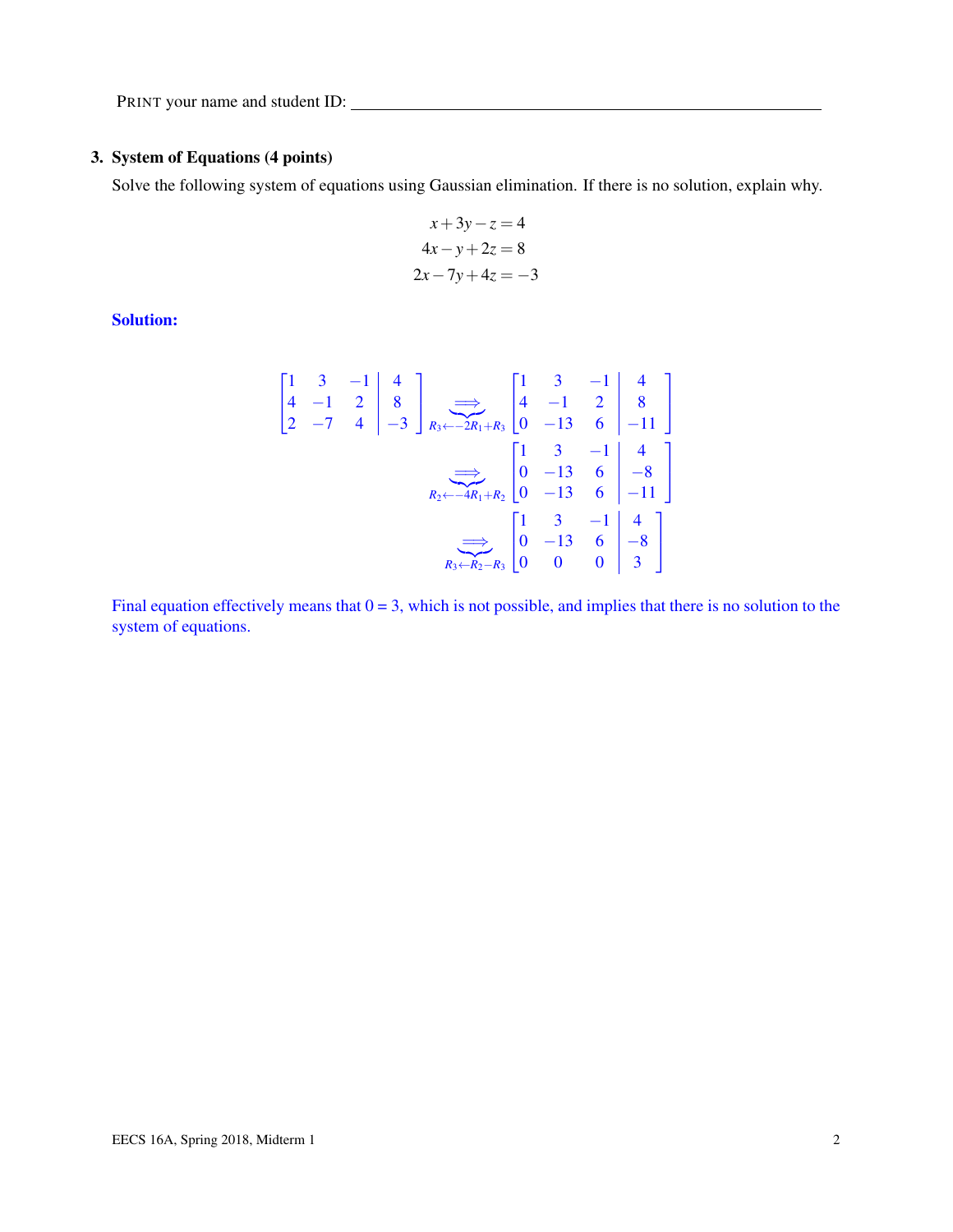### 4. Eig-dentical Eigenvalues (10 points)

(a) (2 points) Consider the following matrix:

$$
\mathbf{A} = \begin{bmatrix} 2 & 1 \\ -1 & a \end{bmatrix}
$$

Is  $\vec{v} = \begin{bmatrix} 3 \\ 4 \end{bmatrix}$ −8 in the column space of **A** when  $a = 3$ ? Justify your answer in 1-2 sentences.

**Solution:** When  $a = 3$ , the two columns of the matrix  $\begin{bmatrix} 2 \end{bmatrix}$ −1  $\Big\}$ ,  $\Big\}$ 3 are linearly independent and thus span all of  $\mathbb{R}^2$ , including  $\vec{v}$ . You can explicitly solve for the coefficients to obtain the linear combination below, althought this is not necessary.

$$
\begin{bmatrix} 3 \\ -8 \end{bmatrix} = \frac{17}{7} \begin{bmatrix} 2 \\ -1 \end{bmatrix} + \frac{-13}{7} \begin{bmatrix} 1 \\ 3 \end{bmatrix}
$$

(b) (8 points) Solve for the value of *a* that yields the smallest possible identical eigenvalues for the matrix A.

Solution:

$$
det(\mathbf{A} - \mathbf{I}\lambda) = 0
$$

$$
\begin{vmatrix} 2 - \lambda & 1 \\ -1 & a - \lambda \end{vmatrix} = 0
$$

$$
(2 - \lambda)(a - \lambda) - (-1)(1) = 0
$$

$$
\lambda^2 - (2 + a)\lambda + (2a + 1) = 0
$$

$$
\lambda = \frac{2 + a \pm \sqrt{(2 + a)^2 - 4(2a + 1)}}{2}
$$

Now because we want identical eigenvalues, we know the part under the square root must sum to 0.

$$
(2+a)^{2}-4(2a+1) = 0
$$
  

$$
a^{2}+4a+4-8a-4=0
$$
  

$$
a^{2}-4a=0
$$
  

$$
a(a-4) = 0
$$

So we know that  $a = 4$  and  $a = 0$  both give us identical eigenvalues. Now we must choose the *a* that minimizes the identical eigenvalues. Looking at both cases:

$$
a = 4 : \lambda = \frac{2+a}{2} = \frac{2+4}{2} = \frac{6}{2} = 3
$$

$$
a = 0 : \lambda = \frac{2+a}{2} = \frac{2+0}{2} = \frac{2}{2} = 1
$$

 $a = 0$  clearly gives us the smaller identical value of the two possibilities and is therefore the solution.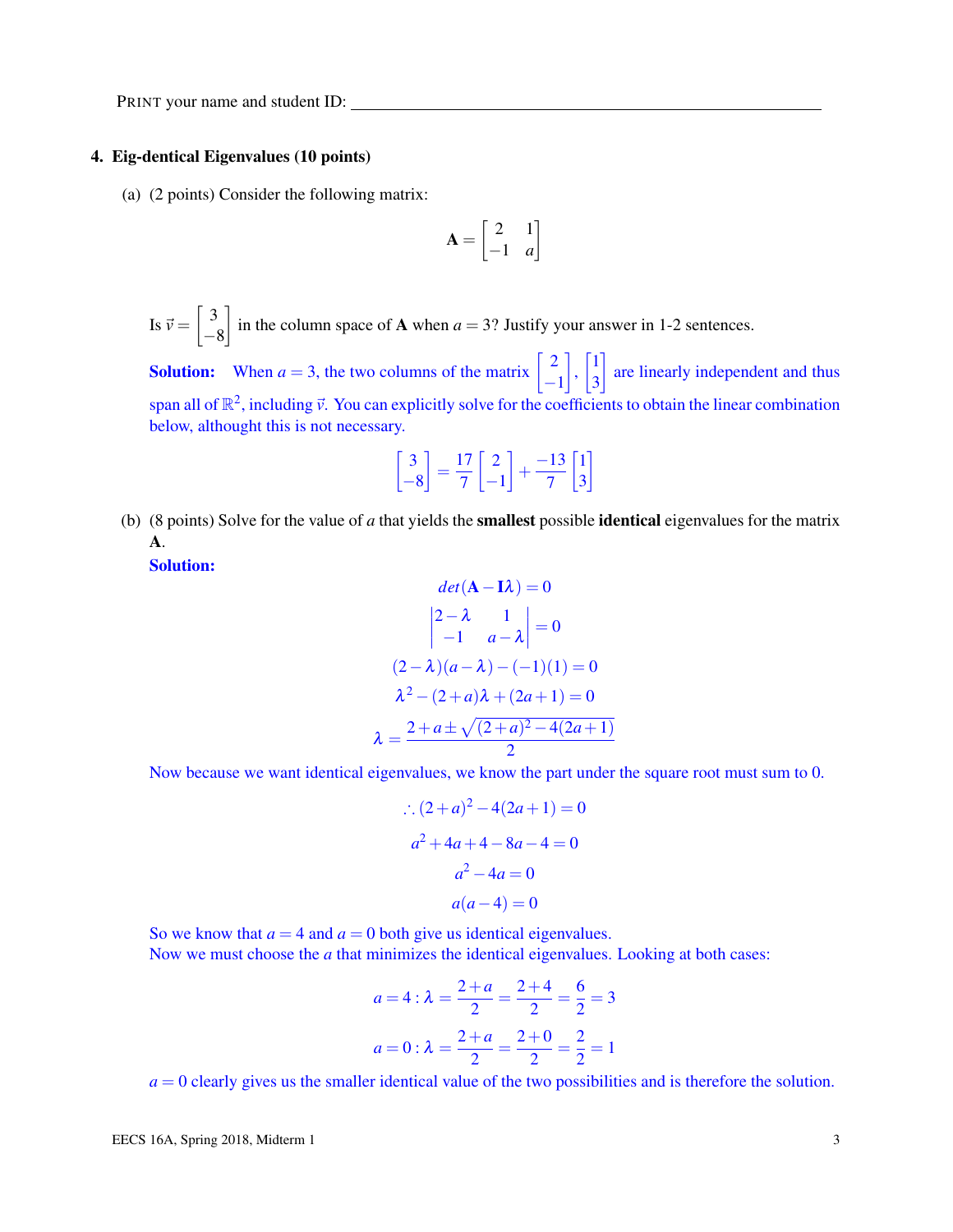# 5. Nullspace (8 points)

$$
\mathbf{M} = \begin{bmatrix} 1 & 0 & 4 \\ 1 & 2 & 6 \\ 0 & 1 & x \end{bmatrix}
$$

(a) (3 points) Find all the values for x such that  $M$  has a trivial nullspace (this means that the nullspace contains only the zero vector).

Solution: There is a trivial nullspace if the matrix is full rank, so we use Gaussian elimination to find the appropriate value(s) of  $x$ .

$$
\begin{bmatrix} 1 & 0 & 4 \ 1 & 2 & 6 \ 0 & 1 & x \end{bmatrix} \xrightarrow[R_2 - R_1]{\Longrightarrow} \begin{bmatrix} 1 & 0 & 4 \ 0 & 2 & 2 \ 0 & 1 & x \end{bmatrix}
$$

$$
\xrightarrow[R_3 \leftarrow 3R_3]{\Longrightarrow} \begin{bmatrix} 1 & 0 & 4 \ 0 & 2 & 2 \ 0 & 2 & 2x \end{bmatrix}
$$

For the second and third rows to be linearly independent, we need

$$
2x \neq 2
$$
  

$$
\Rightarrow x \neq 1
$$

(b) (5 points) Find a value for *x* such that it has a nontrivial nullspace and solve for the nullspace. **Solution:** From part (a), we set  $x = 1$  and row reduce to get

$$
\begin{bmatrix} 1 & 0 & 4 \\ 0 & 2 & 2 \\ 0 & 0 & 0 \end{bmatrix} \begin{bmatrix} x \\ y \\ z \end{bmatrix} = 0
$$

Then we set *z* as our free variable and express *x* and *y* in terms of *z*. From row 2 we have

 $2y+2z=0$ ,  $\Rightarrow y=-z$ 

From row 1 we have

$$
x+4z=0, \Rightarrow x=-4z
$$

Thus we have the vector below is a basis for the nullspace.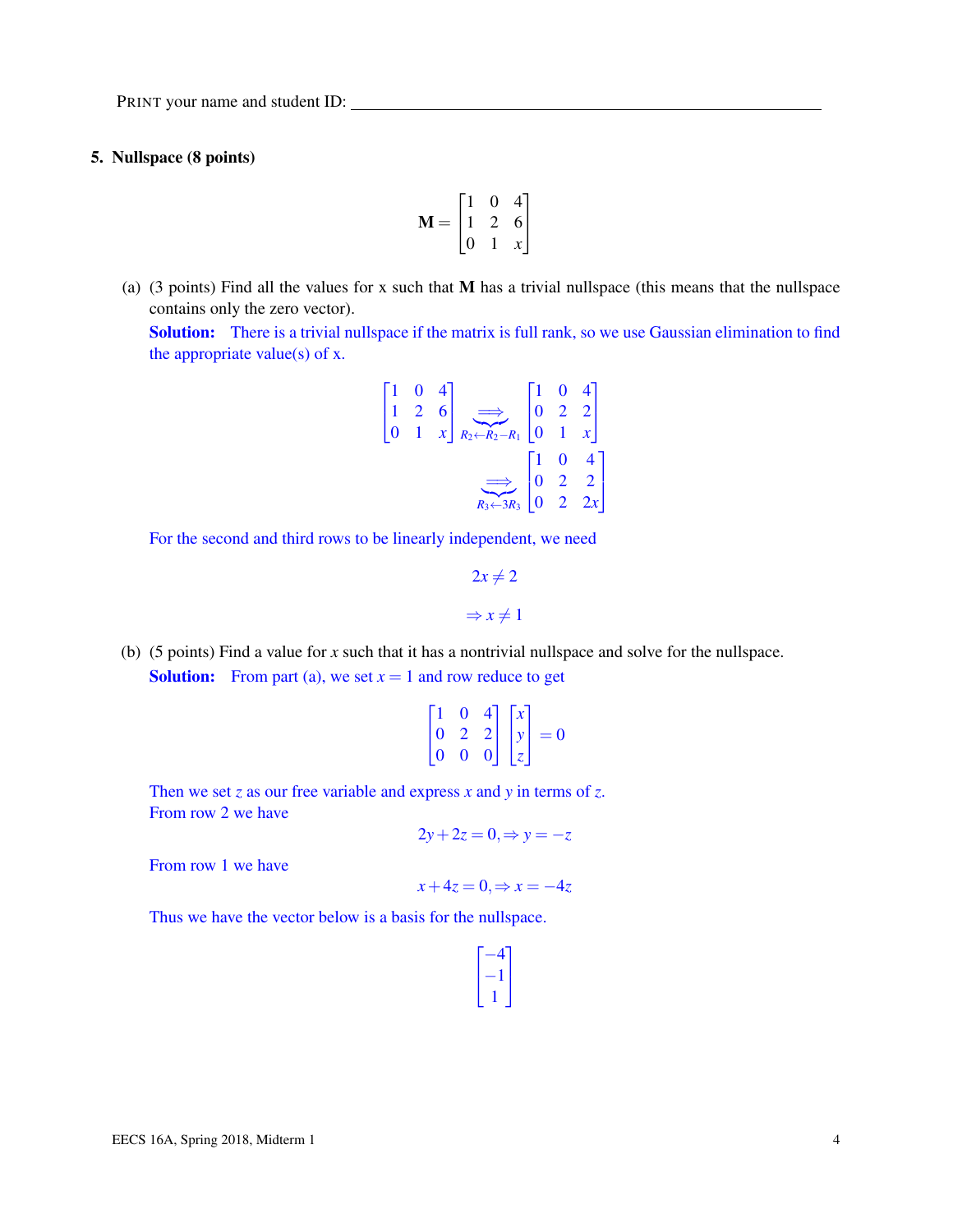# 6. Vectors and Bases and Spans, Oh My! (6 points)

$$
\mathbf{A} = \left\{ \begin{bmatrix} 1 \\ 2 \\ 3 \end{bmatrix}, \begin{bmatrix} 2 \\ 8 \\ 5 \end{bmatrix} \right\}
$$

$$
\mathbf{B} = \left\{ \begin{bmatrix} 4 \\ 0 \\ 0 \end{bmatrix}, \begin{bmatrix} 0 \\ 0 \\ 2 \end{bmatrix}, \begin{bmatrix} 0 \\ 3 \\ 0 \end{bmatrix}, \begin{bmatrix} 0 \\ 0 \\ 0 \end{bmatrix}, \begin{bmatrix} 5 \\ 3 \\ 2 \end{bmatrix} \right\}
$$

$$
\mathbf{C} = \left\{ \begin{bmatrix} \frac{\sqrt{3}}{2} \\ \frac{1}{2} \\ 0 \end{bmatrix}, \begin{bmatrix} \frac{1}{2} \\ \frac{\sqrt{2}}{2} \\ 0 \end{bmatrix}, \begin{bmatrix} 0 \\ 0 \\ 1 \end{bmatrix} \right\}
$$

$$
\mathbf{D} = \left\{ \begin{bmatrix} 2 \\ 4.5 \\ 5 \end{bmatrix}, \begin{bmatrix} 0.5 \\ 0 \\ 3.75 \end{bmatrix}, \begin{bmatrix} 1.5 \\ 4.5 \\ 1.25 \end{bmatrix} \right\}
$$

(a) (2 points) Select from (A), (B), (C), (D) all sets of vectors above that *span*  $\mathbb{R}^3$ , and write their corresponding letter below. If none span  $\mathbb{R}^3$ , write "none".

**Solution:** The sets that span  $\mathbb{R}^3$  are (B) and (C). (A) only contains two vectors, which will never be enough to span  $\mathbb{R}^3$ ; the vectors of (D) form a linearly dependent set:

|     | 0.5    | $1.5-1$ |   | $^{\circ}$ |
|-----|--------|---------|---|------------|
| 4.5 |        | 4.5     | = | $^{\circ}$ |
|     | 3.75 l | 1.251   |   |            |

(b) (2 points) Select from (A), (B), (C), (D) all sets of vectors above that *form a basis* for  $\mathbb{R}^3$ , and write their corresponding letter below. If none form a basis for  $\mathbb{R}^3$ , write "none".

**Solution:** The set that is a basis for  $\mathbb{R}^3$  is (C).

Sets of vectors that do not span  $\mathbb{R}^3$  cannot form a basis for it, so the answer cannot be (A) or (D).

Additionally, a basis must be composed of linearly independent vectors, so since (B) contains the zero vector, it is not a linearly independent set and cannot be a basis for anything.

(c) (2 points) Can a set that contains the zero vector ever be a basis for  $\mathbb{R}^n$ ? Explain in one or two sentences why or why not.

Solution: It cannot, because any set of vectors containing the zero vector is linearly dependent, and all vectors in a basis must be linearly independent.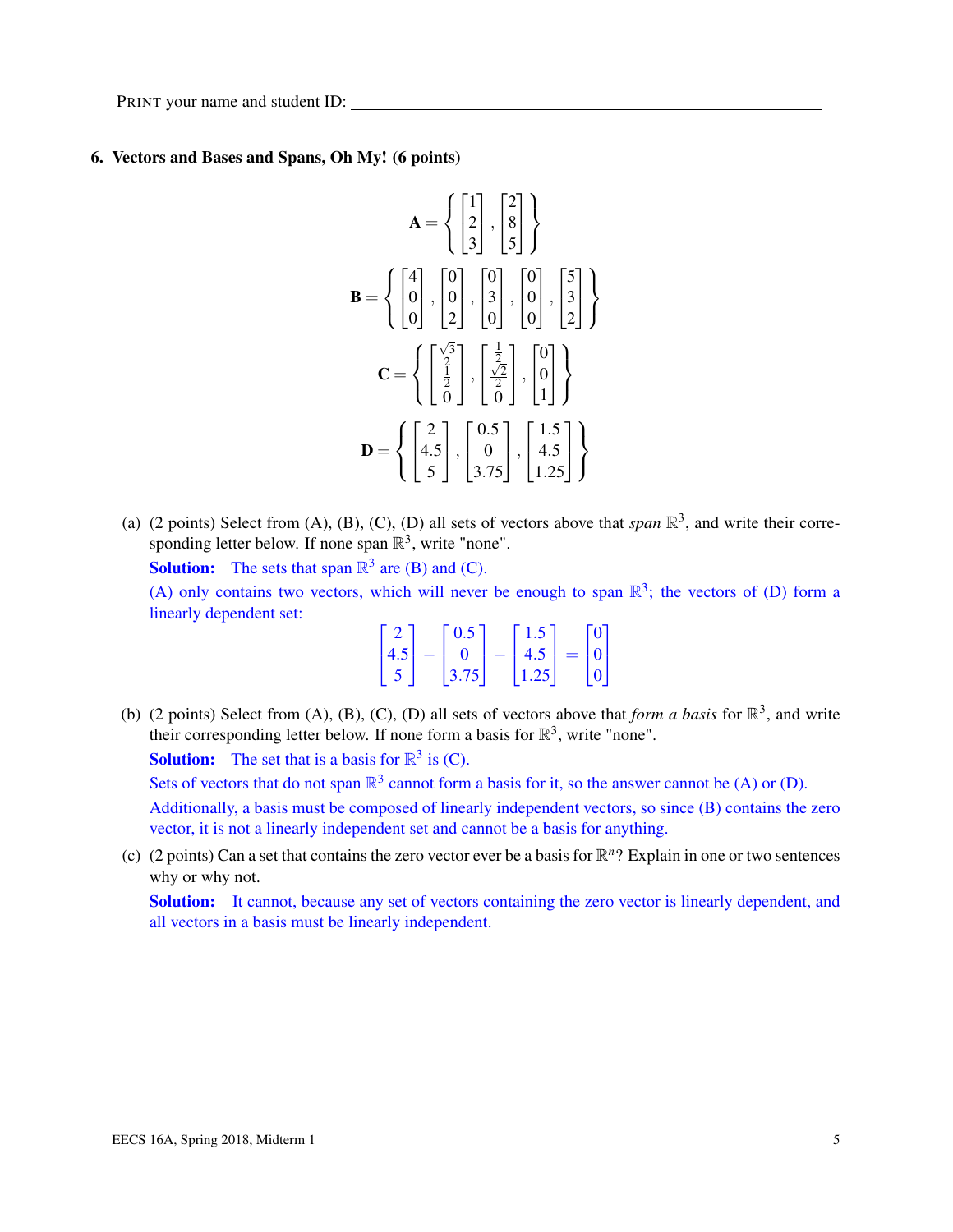#### 7. Proofs! Oh null! (10 points)

(a) (3 points) Show that if  $\vec{x} \in Null(A)$  then  $A\vec{x} + A^2\vec{x} + \cdots + A^n\vec{x} = \vec{0}$ . Solution:

$$
\mathbf{A}\vec{x} + \mathbf{A}^2 \vec{x} + \dots + \mathbf{A}^n \vec{x} = (\mathbf{I} + \mathbf{A} + \mathbf{A}^2 + \dots + \mathbf{A}^{n-1}) \mathbf{A}\vec{x}
$$
  
= (\mathbf{I} + \mathbf{A} + \mathbf{A}^2 + \dots + \mathbf{A}^{n-1})\vec{0}  
= \vec{0}

(b) (4 points) Suppose we have a square matrix **A** with full rank and a matrix **B**. Show that  $Null(AB) =$  $Null(\mathbf{B}).$ 

**Solution:** From above, we know that a vector  $\vec{x}$  in the nullspace of **B** is also in the nullspace of **AB**. Now we must show that if a vector  $\vec{x}$  is in the nullspace of **AB**, it is also in the nullspace of **B**. Note that A is invertible.

$$
\mathbf{AB}\vec{x} = \vec{0}
$$

$$
\mathbf{A}^{-1}\mathbf{AB}\vec{x} = \mathbf{A}^{-1}\vec{0}
$$

$$
\mathbf{B}\vec{x} = \vec{0}
$$

Alternative proof:

Since **A** is invertible, its nullspace is trivial. This means if  $A\vec{y} = \vec{0}$ , then  $\vec{y} = \vec{0}$ . So if  $AB\vec{x} = A(B\vec{x}) = 0$ , then  $\vec{B}\vec{x}$  is in the nullspace of  $\vec{A}$  ( $\vec{B}\vec{x} = \vec{v} = \vec{0}$ ), which means that  $\vec{B}\vec{x} = \vec{0}$  since  $\vec{A}$  is full rank. So, the only vectors that are in the nullspace of **AB** are the vectors in the nullspace of **B**, so  $Null(AB) = Null(B)$ .

(c) (3 points) Conceptually, if a state-transition matrix has a non-trivial nullspace (i.e. non-zero) is the information about previous states preserved? Circle your answer, then give 1-2 sentences of justification.

Yes No Sometimes

**Solution:** No. If the state-transition matrix has a non-trivial nullspace, then the matrix is noninvertible. If the matrix is non-invertible, then you cannot solve for a previous state using the statetransition matrix. Therefore, information about previous states is not fully preserved.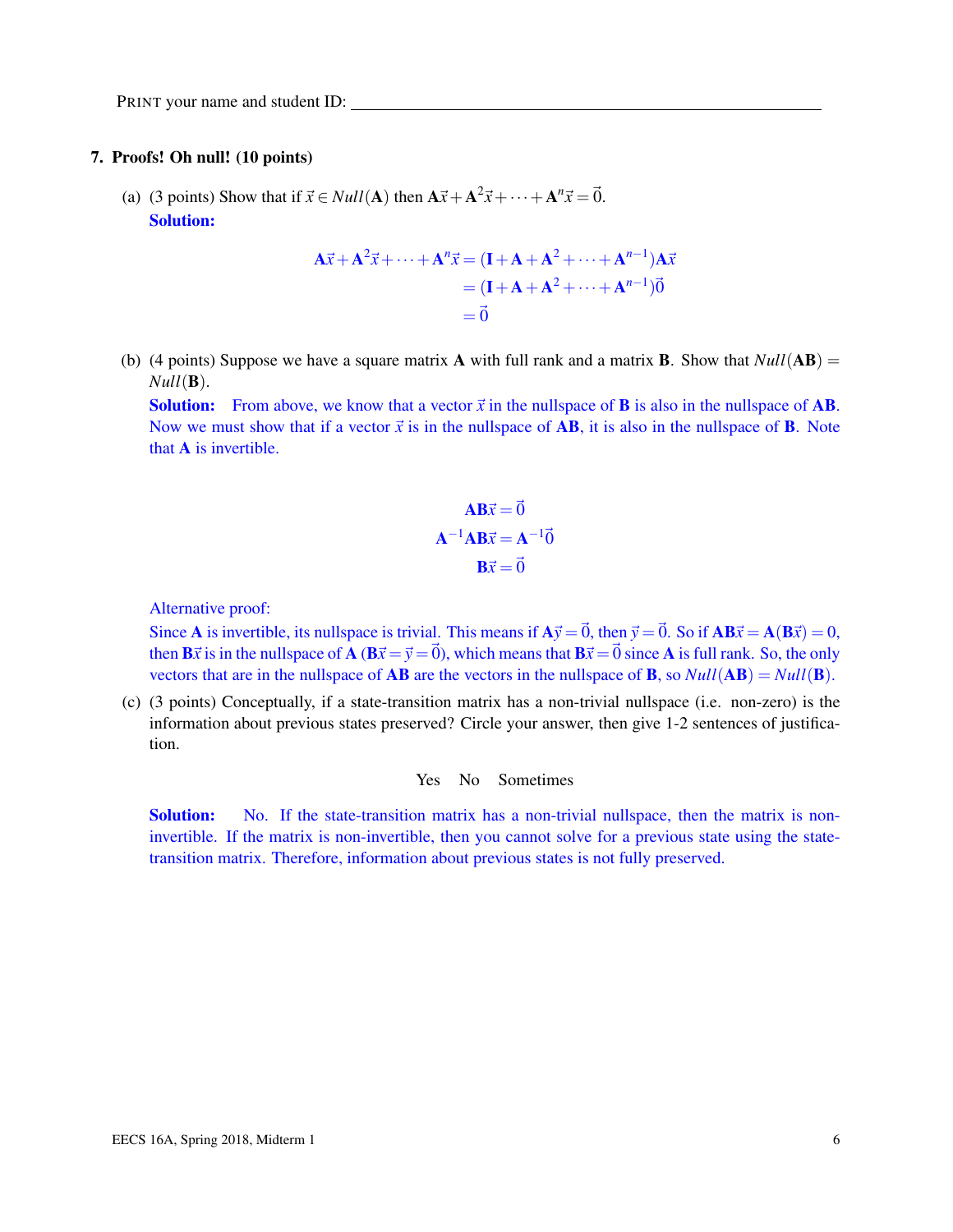#### 8. Linear Algebra in a Pinch! (16 points)

As you look at your smartphone to get Google Maps directions to TeaOne in Cory Hall, you realize that your smartphone is doing exactly what you do in class–linear algebra! As your fingers apply gestures to the screen, the phone is performing matrix transformations on the screen image.

In the following parts, we represent coordinates before transformation as  $\vec{x} = \begin{bmatrix} x_1 & x_2 \end{bmatrix}^T$  and coordinates after transformation as  $\vec{x}' = \begin{bmatrix} x'_1 & x'_2 \end{bmatrix}^T$ . Although specific points are labeled, the transformation applies to all points in the  $(x_1, x_2)$  plane.

(a) (5 points) You pinch the screen to zoom out, as shown in the figure below:



The point represented by a dot moves from  $(0,3)$  to  $(0,2)$ , and the point represented by a star moves from  $(-3, -1.5)$  to  $(-2, -1)$ . What is the transformation matrix, **A**, such that  $\vec{x}' = \mathbf{A}\vec{x}$  for this transformation?

**Solution:** Looking at each dimension, we see that both  $x'_1$  and  $x'_2$  are scaled by  $\frac{2}{3}$ . Mathematically, the transformation can be written as a system of equations with 4 unknowns. Using the given two points, the matrices are:

$$
\begin{bmatrix} 0 \\ 2 \end{bmatrix} = \begin{bmatrix} a & b \\ c & d \end{bmatrix} \begin{bmatrix} 0 \\ 3 \end{bmatrix}
$$

$$
\begin{bmatrix} -2 \\ -1 \end{bmatrix} = \begin{bmatrix} a & b \\ c & d \end{bmatrix} \begin{bmatrix} -3 \\ -1.5 \end{bmatrix}
$$

These lead to the following equations:  $3b = 0$ ,  $3d = 2$ ,  $-3a - 1.5b = -2$ , and  $-3c - 1.5d = -1$ Therefore  $a = \frac{2}{3}$  $\frac{2}{3}$ ,  $b = 0$ ,  $c = 0$  and  $d = \frac{2}{3}$  $\frac{2}{3}$ , and the resulting tranformation matrix is  $\mathbf{A} = \begin{bmatrix} 2/3 & 0 \\ 0 & 2/3 \end{bmatrix}$  $0 \t 2/3$ 1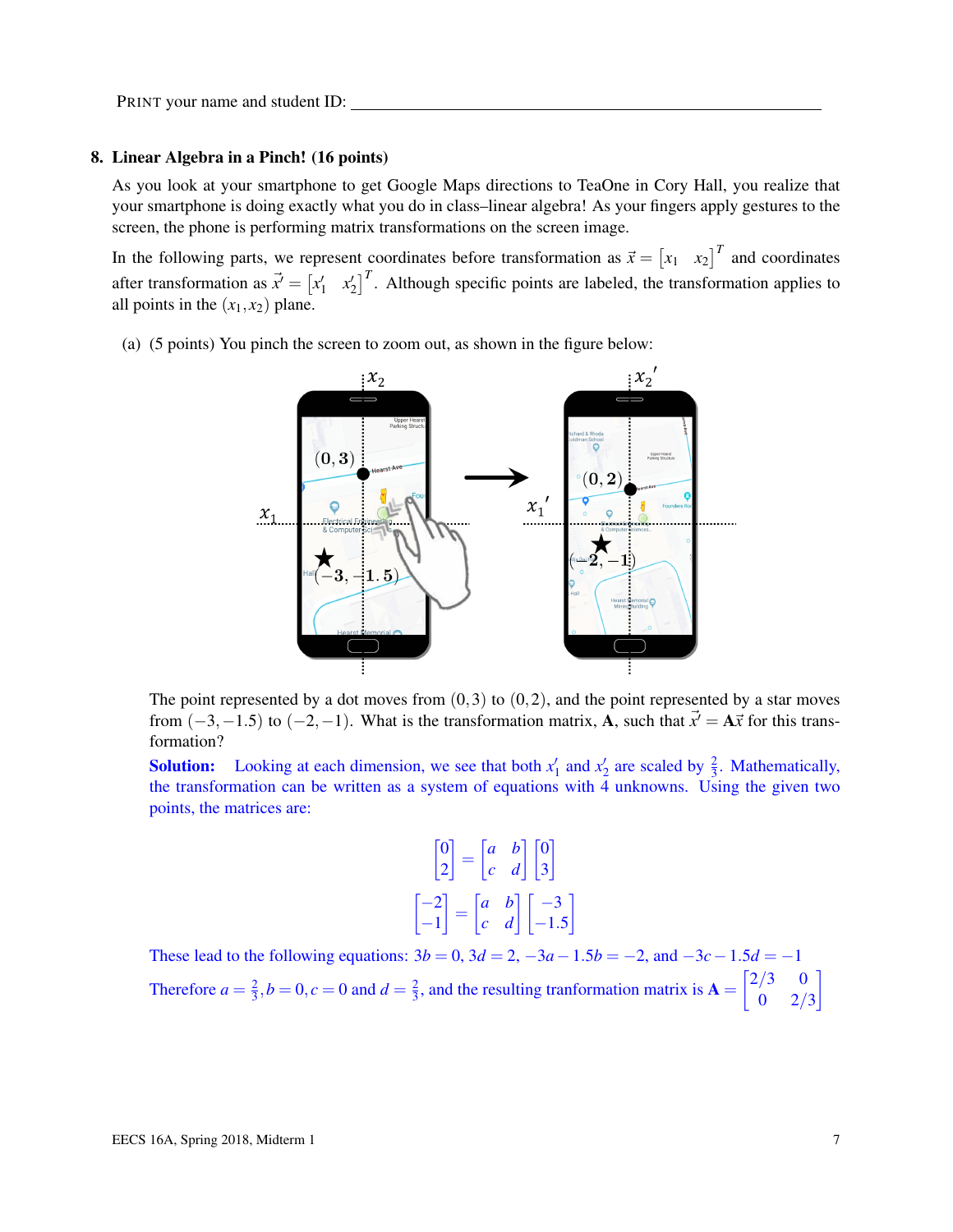(b) (5 points) Smartphones are smart, so if you rotate your phone, the map will reorient itself to make sure you can read it! That is, if you rotate your phone 90° clockwise, the map will rotate 90° counterclockwise relative to the phone, as shown below.



The point represented by a dot moves from  $(0,3)$  to  $(-3,0)$ , and the point represented by a star moves from  $(-3, -1.5)$  to  $(1.5, -3)$ . What is the transformation matrix, **R**, such that  $\vec{x}' = \mathbf{R}\vec{x}$  for this transformation?

**Solution:** Our rotation matrix is of the form  $\mathbf{R} = \begin{bmatrix} \cos \theta & -\sin \theta \\ \sin \theta & \cos \theta \end{bmatrix}$  $\sin \theta$  cos  $\theta$ , where  $\theta$  is the angle the image as been rotated. Since we are rotating the phone  $90^{\circ}$  clockwise, this corresponds to  $\theta = 90^{\circ}$  on our coordinate system, giving us:

$$
\mathbf{R} = \begin{bmatrix} \cos(90^\circ) & -\sin(90^\circ) \\ \sin(90^\circ) & \cos(90^\circ) \end{bmatrix} = \begin{bmatrix} 0 & -1 \\ 1 & 0 \end{bmatrix}
$$

A similar method used in the previous part can also be used to solve the problem: namely solving a system of four unknowns. Using the two points, the matrices are:

$$
\begin{bmatrix} 0 \\ 3 \end{bmatrix} = \begin{bmatrix} a & b \\ c & d \end{bmatrix} \begin{bmatrix} -3 \\ 0 \end{bmatrix}
$$

$$
\begin{bmatrix} 1.5 \\ -3 \end{bmatrix} = \begin{bmatrix} a & b \\ c & d \end{bmatrix} \begin{bmatrix} -3 \\ -1.5 \end{bmatrix}
$$

Leading to equations:  $3b = -3$ ,  $3d = 0$ ,  $-3a - 1.5b = 1.5$ , and  $-3c - 1.5d = -3$ , and

| - 12 | $\mathbf{D}$ |                   |
|------|--------------|-------------------|
|      |              | $\mathbf{\Omega}$ |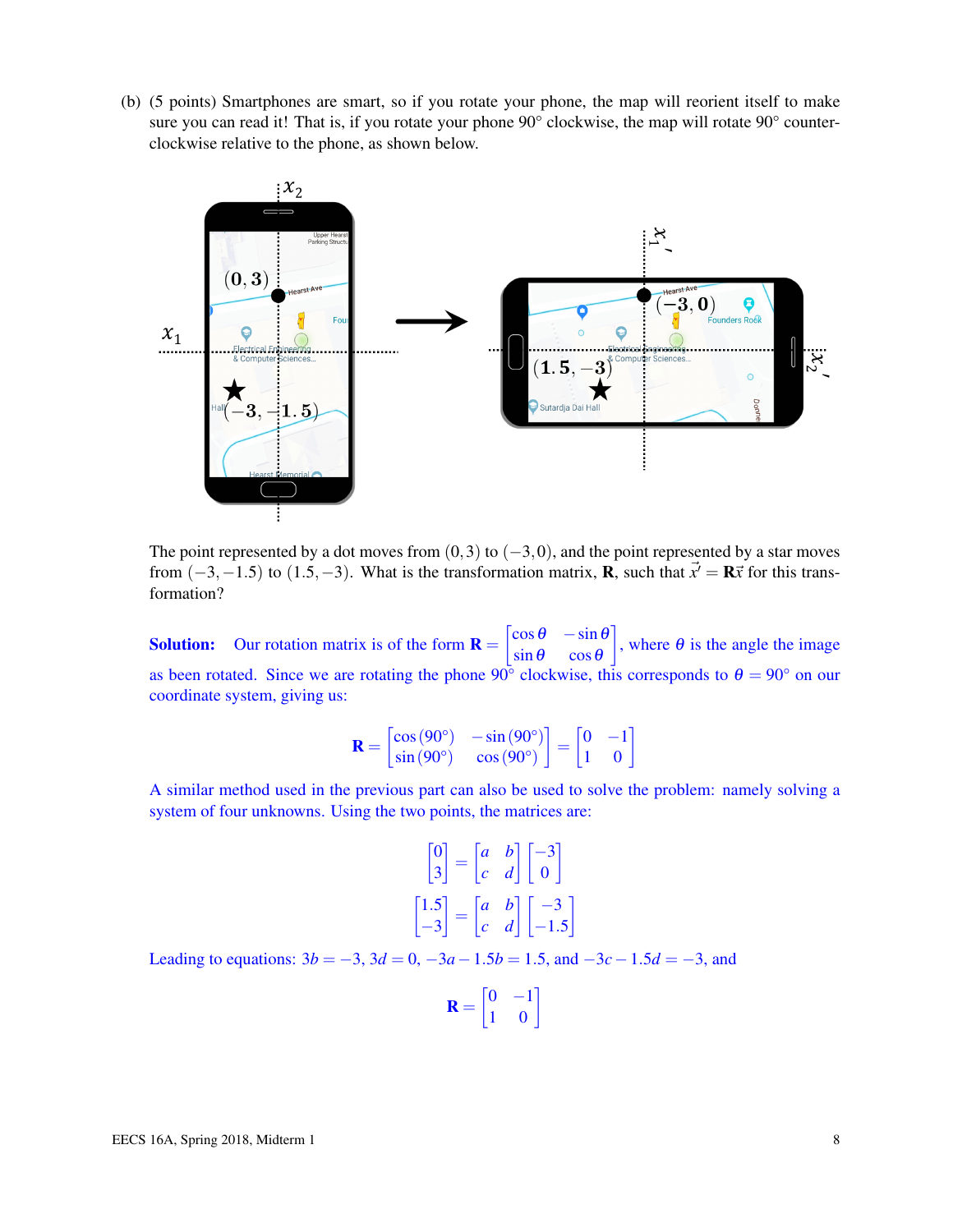(c) (6 points) So far, we have only done transformations that involve rotation and scaling, but another key feature of Google Maps is that we can scroll laterally across a map, as shown below.



The point represented by a dot moves from  $(0,2)$  to  $(2,2)$ , and the point represented by a star moves from  $(-2,-1)$  to  $(0,-1)$ .

In the previous parts we were able to represent the map transformations in the form

$$
\vec{x}' = \mathbf{A}\vec{x} + \vec{b}
$$

(Previously  $\vec{b} = \vec{0}$ .) What are A and  $\vec{b}$  for the scrolling operation above? Is this a linear transformation? Solution: The scrolling operation is represented by

$$
\mathbf{A} = \begin{bmatrix} 1 & 0 \\ 0 & 1 \end{bmatrix}
$$

$$
\vec{b} = \begin{bmatrix} 2 \\ 0 \end{bmatrix}
$$

This is not a linear transformation since  $\vec{b} \neq \vec{0}$ . One way to see this is that an input of (0,0) does not yield an output of  $(0,0)$ .

Fun fact! If you directly plug in the points' coordinates and solve for a single transformation matrix, A, you can by chance find a solution that fits the two points explicitly given! However, the scrolling operation should be true for all points on the map, and without  $\dot{b}$ , this is not possible. Once again, you can show this by testing  $(0,0)$ , which does not work.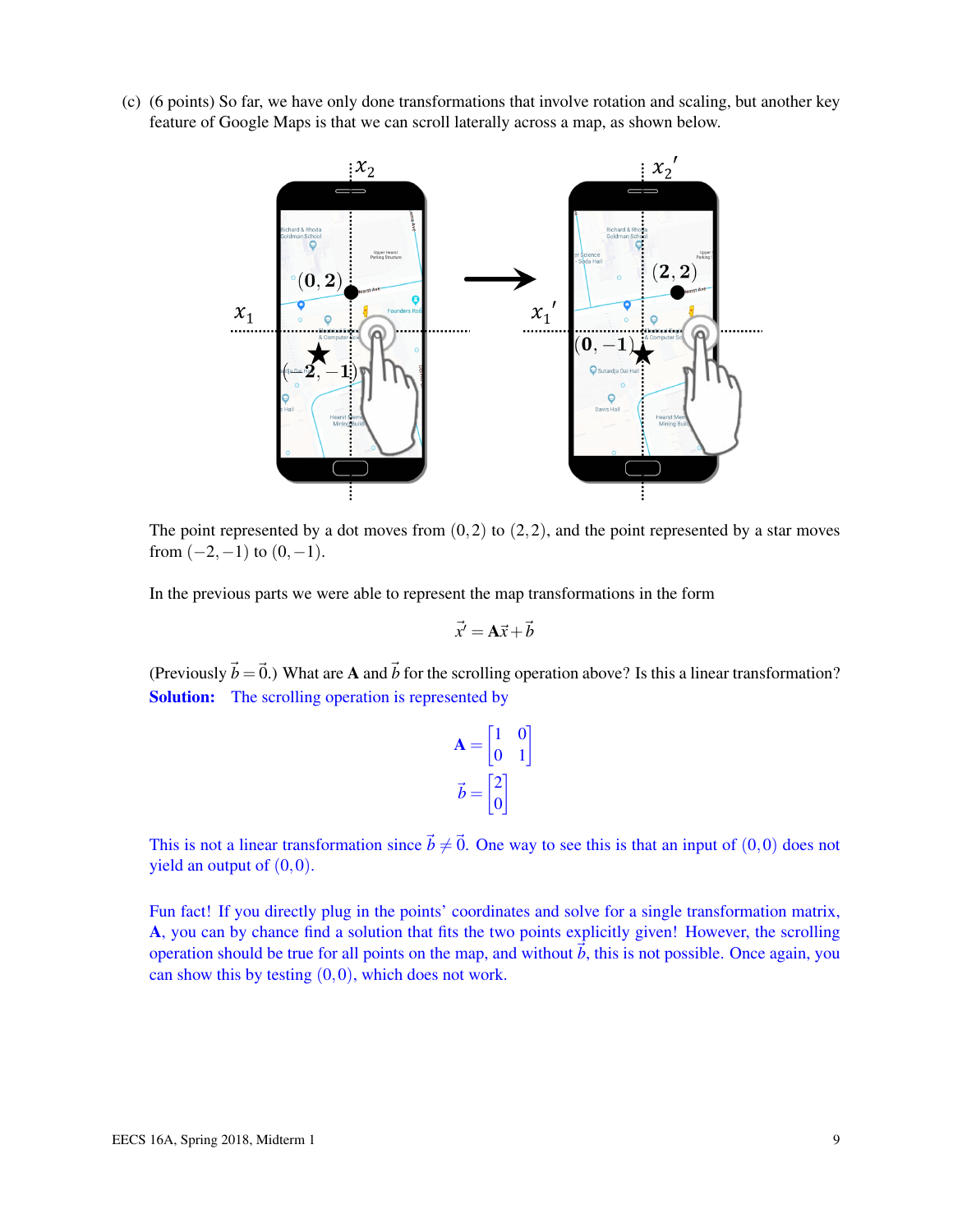# 9. Mining Population (20 points)

There is a population of cryptocurrency miners. These miners are primarily interested in two coins: Oski-Coin and BearCoin, and they switch between mining the two coins in a predictable way. Every week, 20% of OskiCoin miners switch to BearCoin and 30% of BearCoin miners switch to OskiCoin. The remaining miners keep mining the same coin for the following week.

Let  $s_1[n]$  be the number of miners of OskiCoin on week *n* and  $s_2[n]$  be the number of miners of BearCoin on week *n*.

$$
\vec{s}[n] = \begin{bmatrix} s_1[n] \\ s_2[n] \end{bmatrix}
$$

(a) (2 points) Draw a well-labeled directed graph showing how the population of miners changes each week. Be sure to label each node and place appropriate weights on each edge.

## Solution:



(b) (2 points) Determine the state transition matrix A.

**Solution:** The state transition matrix describes the relationship of the state vector from one timestep to the next:

$$
\vec{s}[n+1] = \mathbf{A}\vec{s}[n]
$$

$$
\mathbf{A} = \begin{bmatrix} 0.8 & 0.3\\ 0.2 & 0.7 \end{bmatrix}
$$

(c) (5 points) Find the eigenvalues  $(\lambda_1 \dots \lambda_n)$  and eigenvectors  $(\vec{v}_1 \dots \vec{v}_n)$  of A.

# Solution:

We can write out the characteristic polynomial for A, or we can determine the eigenvalues by inspection. We denote the eigenvalues by  $\lambda_1$  and  $\lambda_2$ , in decreasing order.

$$
(0.8 - \lambda)(0.7 - \lambda) - 0.06 = 0
$$
  
0.56 - 0.7 $\lambda$  - 0.8 $\lambda$  +  $\lambda$ <sup>2</sup> - 0.06 = 0  
0.5 - 1.5 $\lambda$  +  $\lambda$ <sup>2</sup> = 0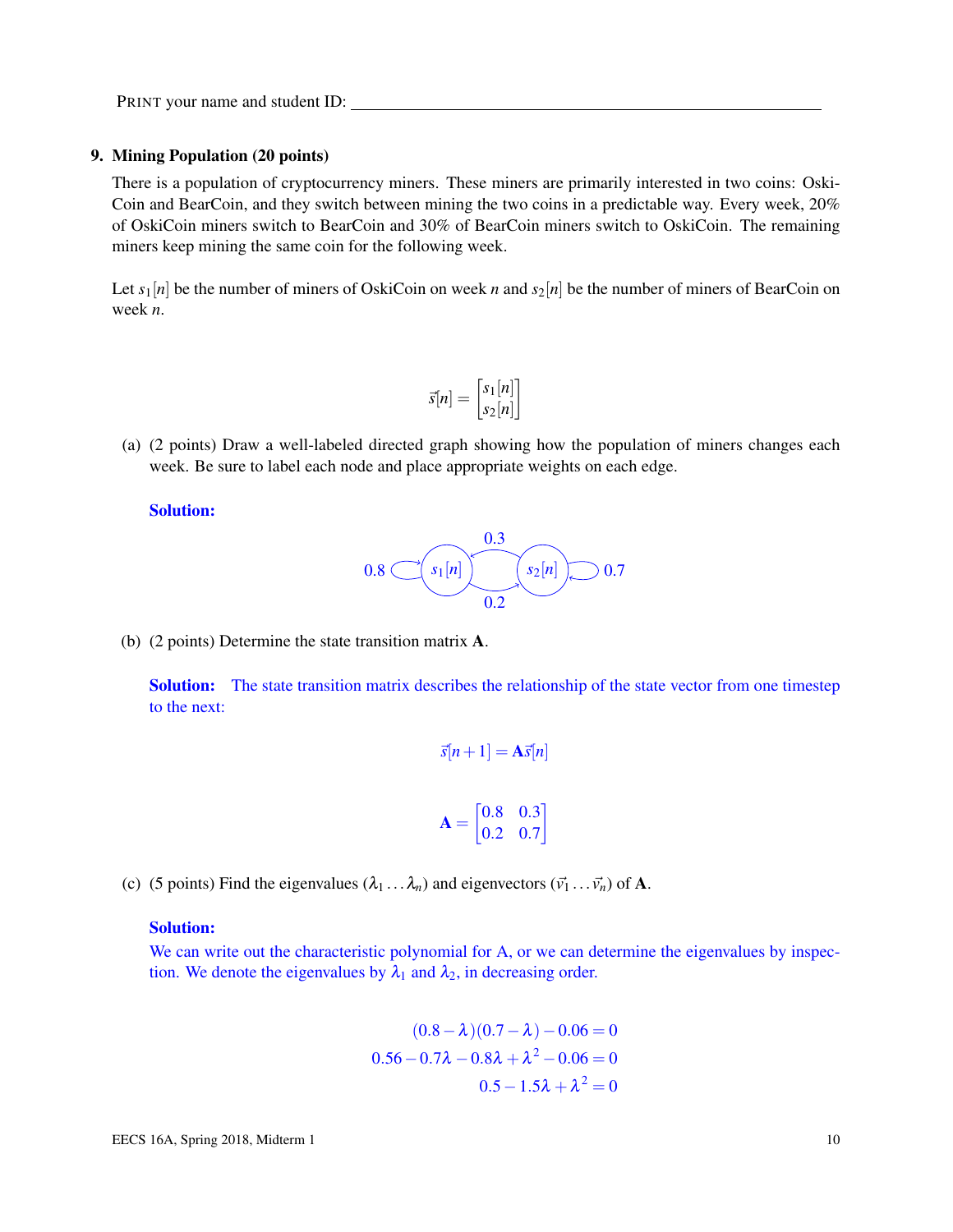$$
\lambda = \frac{1.5 \pm \sqrt{2.25 - 4(0.5)}}{2}
$$
  
= 
$$
\frac{1.5 \pm 0.5}{2}
$$
  

$$
\lambda_1 = 1
$$
  

$$
\lambda_2 = 0.5
$$

Once we've determined the eigenvalues, we can solve for the eigenvectors. We start by solving for the eigenvector  $\vec{v}_1$  corresponding to  $\lambda_1 = 1$ :

$$
\mathbf{A} - \mathbf{I} = \begin{bmatrix} -0.2 & 0.3\\ 0.2 & -0.3 \end{bmatrix}
$$

$$
\sim \begin{bmatrix} 2 & -3\\ 0 & 0 \end{bmatrix}
$$

$$
\implies \vec{v}_1 = \begin{bmatrix} 3\\ 2 \end{bmatrix}
$$

We proceed with solving for the eigenvector  $\vec{v}_2$  corresponding to  $\lambda_2 = 0.5$ :

$$
\mathbf{A} - 0.5\mathbf{I} = \begin{bmatrix} 0.3 & 0.3\\ 0.2 & 0.2 \end{bmatrix}
$$

$$
\sim \begin{bmatrix} 1 & 1\\ 0 & 0 \end{bmatrix}
$$

$$
\implies \vec{v}_2 = \begin{bmatrix} 1\\ -1 \end{bmatrix}
$$

(d) (5 points) Express  $\begin{bmatrix} 5 \\ 0 \end{bmatrix}$ 0 in the coordinate system of the eigenvectors,  $\mathbf{V} = {\vec{v}_1, ..., \vec{v}_n}.$ 

# Solution:

We can solve this problem by inspection or by computation. By inspection:

$$
\begin{bmatrix} 5 \\ 0 \end{bmatrix} = \vec{v}_1 + 2\vec{v}_2
$$

where  $\vec{v}_1$  and  $\vec{v}_2$  are the eigenvectors determined in the solution to the previous part. Alternatively, note that this is a change of basis problem. We are looking for weights  $u_1$  and  $u_2$  such that

$$
\vec{v}_1 u_1 + \vec{v}_2 u_2 = \begin{bmatrix} 5 \\ 0 \end{bmatrix}
$$

We can rewrite this equation as

.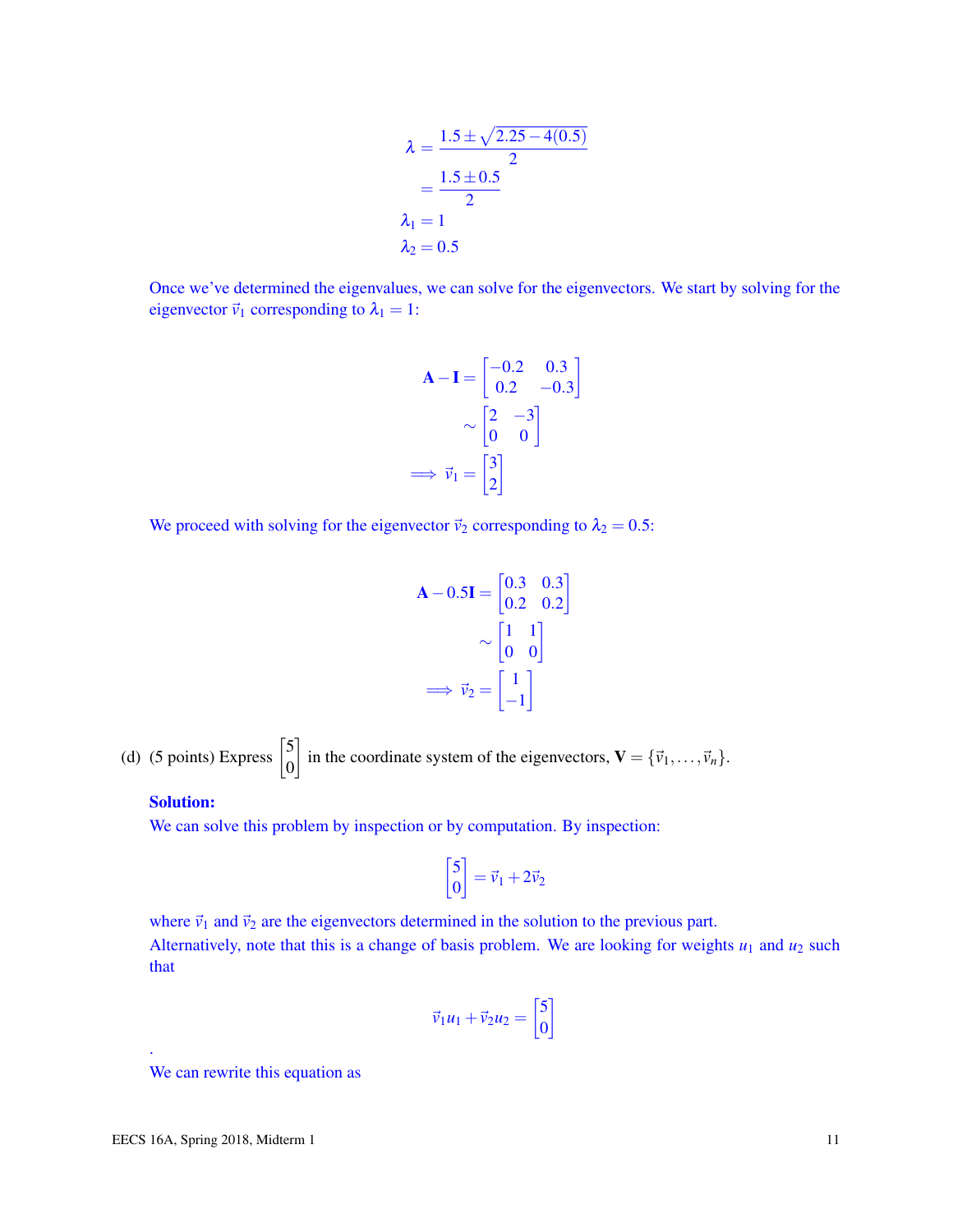$$
\begin{bmatrix} | & | \\ \vec{v}_1 & \vec{v}_2 \\ | & | \end{bmatrix} \begin{bmatrix} u_1 \\ u_2 \end{bmatrix} = \begin{bmatrix} 5 \\ 0 \end{bmatrix}
$$

We can simply solve for  $u_1$  and  $u_2$  through Gaussian elimination.

.

We plug in the values for the eigenvectors and rewrite the equation as an augmented matrix:

$$
\begin{bmatrix} 3 & 1 & | & 5 \ 2 & -1 & | & 0 \end{bmatrix} \xrightarrow[R_2 \leftarrow R_1 + R_2]{\Longrightarrow} \begin{bmatrix} 3 & 1 & | & 5 \ 5 & 0 & | & 5 \end{bmatrix}
$$
  
\n
$$
\xrightarrow[\text{swap } R_1, R_2]{\Longrightarrow} \begin{bmatrix} 5 & 0 & | & 5 \ 3 & 1 & | & 5 \end{bmatrix}
$$
  
\n
$$
\xrightarrow[R_1 \leftarrow R_1/5]{\Longrightarrow} \begin{bmatrix} 1 & 0 & | & 1 \ 3 & 1 & | & 5 \end{bmatrix}
$$
  
\n
$$
\xrightarrow[R_2 \leftarrow R_2 - 3R_3]{\Longrightarrow} \begin{bmatrix} 1 & 0 & | & 1 \ 0 & 1 & | & 2 \end{bmatrix}
$$

In both cases, we can see that  $u_1 = 1$ , and  $u_2 = 2$ , for our eigenvectors  $\vec{v}_1$  and  $\vec{v}_2$ .

Your answer may vary, depending on the magnitude of your eigenvalues. As long as  $\vec{v}_1u_1+\vec{v}_2u_2 = \begin{bmatrix} 5 & 0 \\ 0 & 0 \end{bmatrix}$ 0 , then you will receive full credit.

(e) (6 points) If we start with 1000 miners mining OskiCoin and 0 miners mining BearCoin, then what will the steady state distribution of miners be? **Solution:** Find  $\lim_{n\to\infty}$   $\vec{s}[n]$ .

Note that we can rewrite  $\vec{s}[0]$  as 200  $\begin{bmatrix} 5 \\ 0 \end{bmatrix}$ 0 . This means we can reuse our result from the previous part to this problem.

$$
\vec{s}[n] = \mathbf{A}^n \vec{s}[0]
$$
  
\n
$$
\vec{s}[n] = \mathbf{A}^n \begin{pmatrix} 200 \\ 0 \end{pmatrix}
$$
  
\n
$$
= \mathbf{A}^n \cdot 200 \left( \vec{v}_1 + 2 \vec{v}_2 \right)
$$
  
\n
$$
= 200 \cdot \mathbf{A}^n \vec{v}_1 + 400 \cdot \mathbf{A}^n \vec{v}_2
$$
  
\n
$$
= 200 \cdot \lambda_1^n \vec{v}_1 + 400 \cdot \lambda_2^n \vec{v}_2
$$

Note that  $\lambda_1 = 1$  and  $\lambda_2 = 0.5$ . This tells us:

$$
\lim_{n \to \infty} \lambda_1^n = 1
$$
  

$$
\lim_{n \to \infty} \lambda_2^n = 0
$$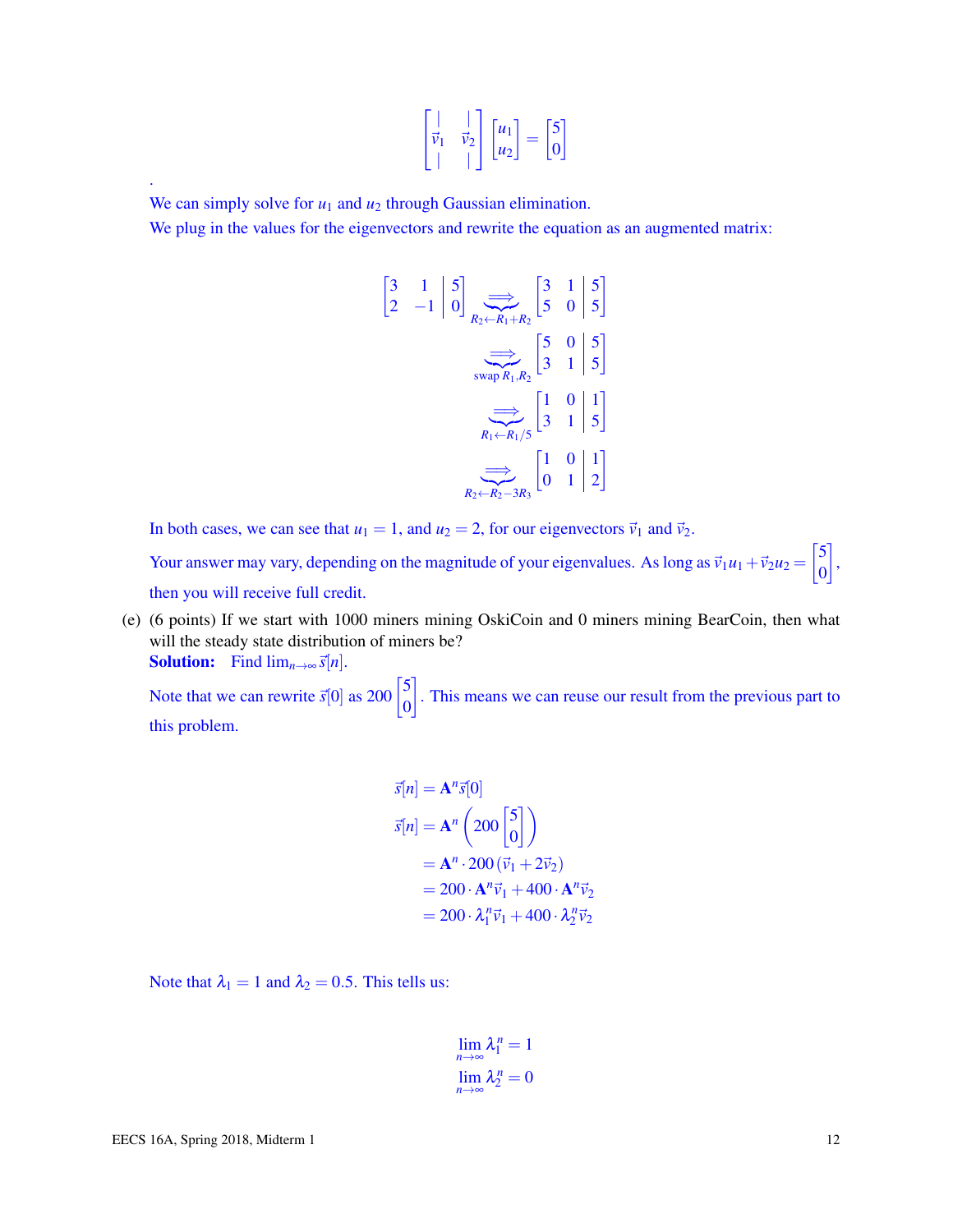We can drop off the second term of the summation, leaving us with:

$$
\lim_{n \to \infty} \vec{s}[n] = 200 \cdot \vec{v}_1
$$

$$
= \begin{bmatrix} 600 \\ 400 \end{bmatrix}
$$

Therefore, in the steady state, there are 600 miners mining OskiCoin, and 400 miners mining BearCoin.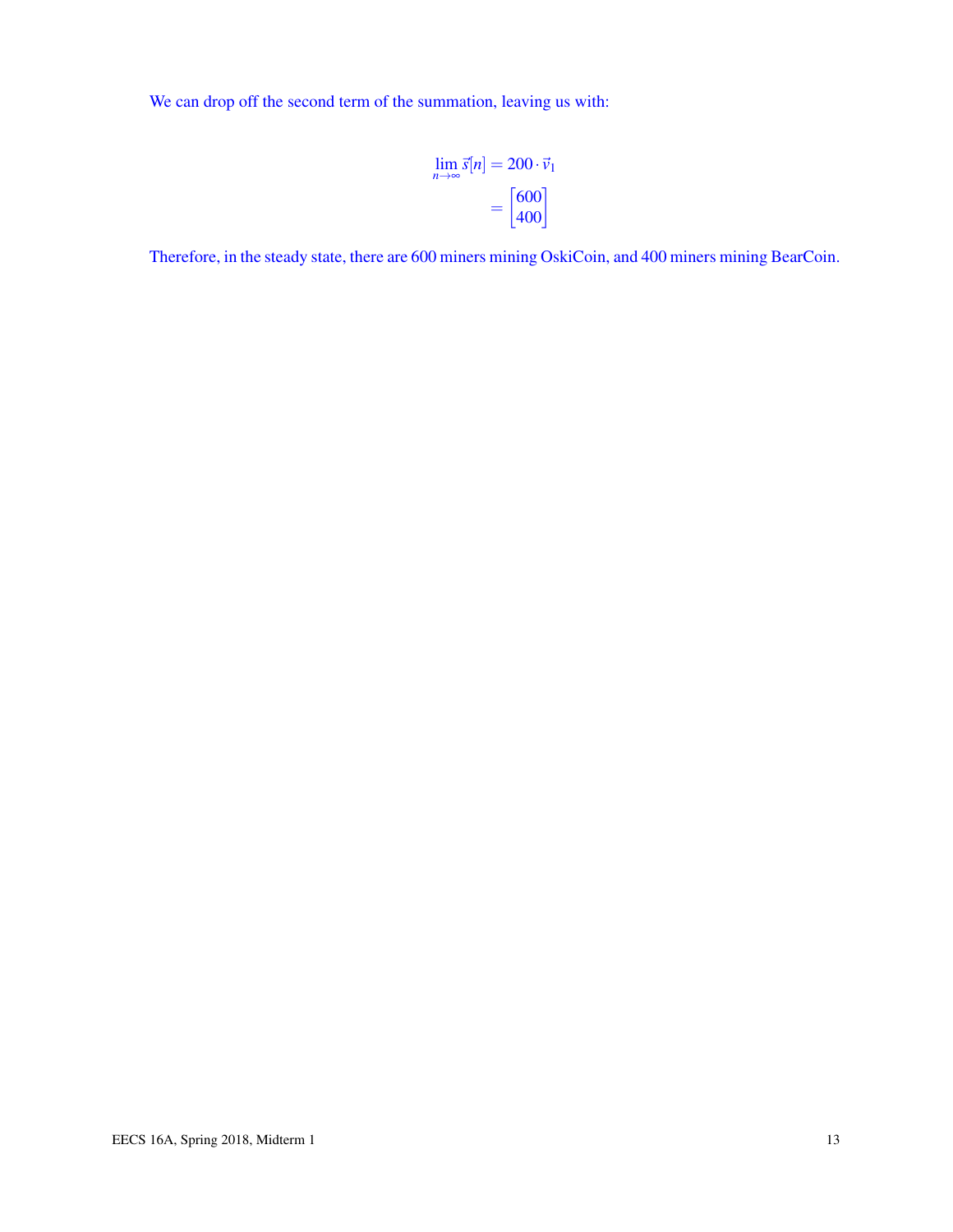#### 10. Bad Barometers (20 points)

Two scientists, Alice and Bob, want to determine the air pressure at the bottom and the top of Mt. Diablo. They know that pressure changes linearly with altitude. We represent the air pressure at the top and bottom of the mountain as a vector:

$$
\vec{p} = \begin{bmatrix} p_{bottom} \\ p_{top} \end{bmatrix}
$$

Scientist Alice first takes a pressure measurement at the bottom of the mountain. Then she starts hiking up. 10% of the way up she she takes a second measurement. She knows she can invert her system of equations, so she turns around. We can represent Alice's measurements as

$$
\vec{m}_a = \mathbf{A}_a \vec{p} \quad \text{where} \quad \mathbf{A}_a = \begin{bmatrix} 1 & 0 \\ 0.9 & 0.1 \end{bmatrix}
$$

Scientist Bob also takes a pressure measurement at the bottom of the mountain. He starts hiking and is enjoying the view so he hikes 50% of the way to the top where he stops and takes a second measurement. We can represent Bob's measurements as

$$
\vec{m}_b = \mathbf{A}_b \vec{p} \quad \text{where} \quad \mathbf{A}_b = \begin{bmatrix} 1 & 0 \\ 0.5 & 0.5 \end{bmatrix}
$$

Unfortunately, both scientists have old barometers that don't work very well, so rather than measuring the true pressure, they measure the pressure plus some offset,  $\vec{s}$ . We define  $\vec{q}$  to be the calculated pressure based on the inaccurate measurement:

$$
\vec{m}_a + \vec{s}_a = A_a \vec{q}_a \qquad \qquad \vec{m}_b + \vec{s}_b = A_b \vec{q}_b
$$

We are interested in the error,  $\vec{e}$ , which is the difference between the true pressure and the calculated pressure:

$$
\vec{e}_a = \vec{q}_a - \vec{p} \qquad \qquad \vec{e}_b = \vec{q}_b - \vec{p}
$$

(a) (4 points) Determine an expression for  $\vec{e}_a$  as a function of  $A_a$  and  $\vec{s}_a$ . Solution:

Find expressions for  $\vec{p}$  and  $\vec{q}_a$ :

$$
\vec{p} = \mathbf{A}_a^{-1} \vec{m}_a
$$
  

$$
\vec{q}_a = \mathbf{A}_a^{-1} (\vec{m}_a + \vec{s}_a)
$$

Plug into the expression for  $\vec{e}_a$ :

$$
\vec{e}_a = \vec{q}_a - \vec{p}
$$
  
\n
$$
\vec{e}_a = \mathbf{A}_a^{-1} (\vec{m}_a + \vec{s}_a) - \mathbf{A}_a^{-1} \vec{m}_a
$$
  
\n
$$
\vec{e}_a = \mathbf{A}_a^{-1} \vec{s}_a
$$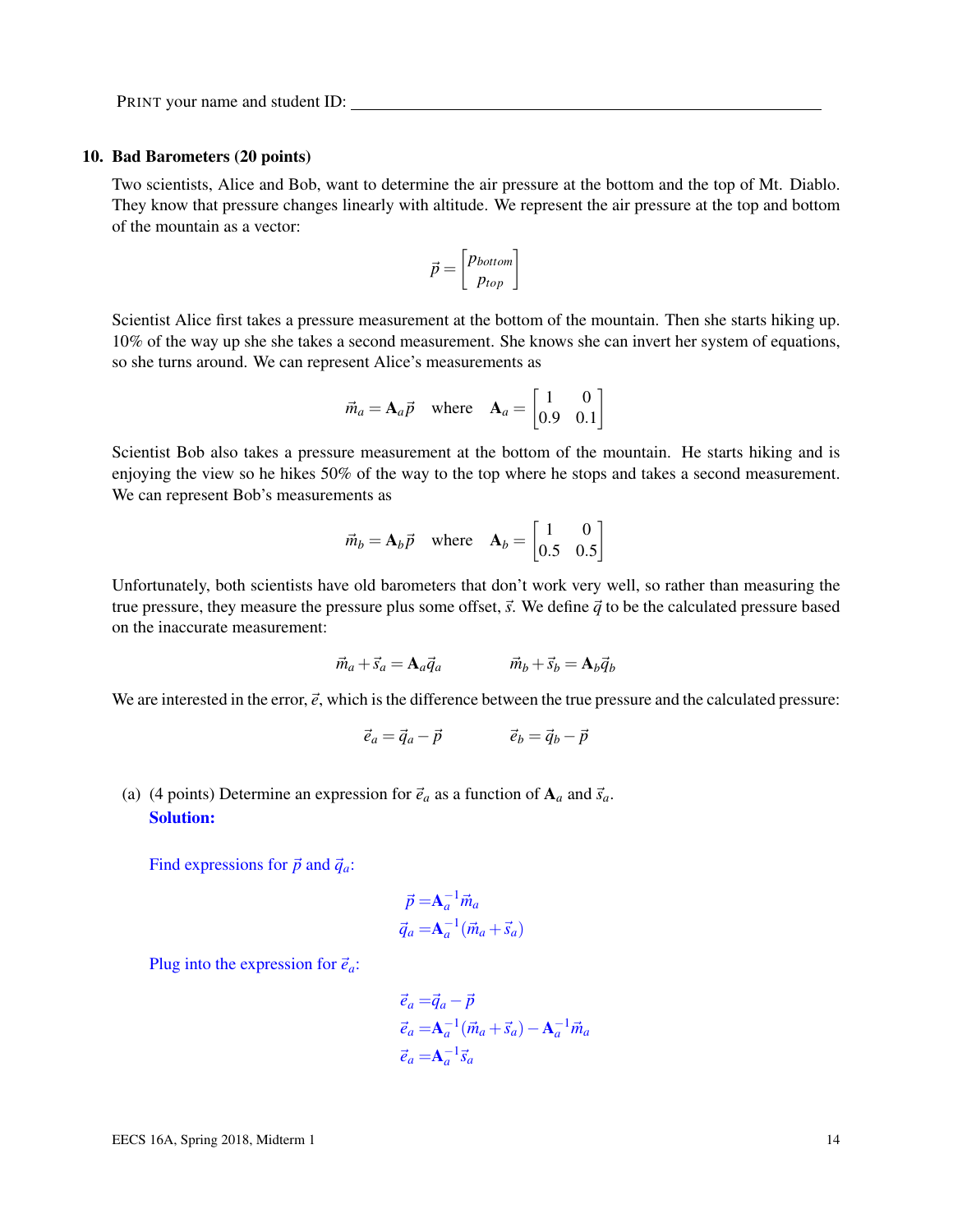(b) (6 points) Suppose that  $\vec{s}_a = \vec{s}_b = \begin{bmatrix} -1 \\ 1 \end{bmatrix}$ 1 . This means that our scientists measure pressure that is 1 kPa too low in their first measurement and 1 kPa too high in their second measurement. (Both scientist have very similar old barometers, so they have the same offset for both measurements.)

Calculate Alice's error,  $\vec{e}_a$ , and Bob's error,  $\vec{e}_b$ . Solution: We use the expression found in Part (a). For Alice's error:

$$
\mathbf{A}_a^{-1} = \begin{bmatrix} 1 & 0 \\ -9 & 10 \end{bmatrix}
$$

$$
\vec{e}_a = \mathbf{A}_a^{-1} \vec{s}_a = \begin{bmatrix} 1 & 0 \\ -9 & 10 \end{bmatrix} \begin{bmatrix} -1 \\ 1 \end{bmatrix}
$$

$$
\vec{e}_a = \begin{bmatrix} -1 \\ 19 \end{bmatrix}
$$

For Bob's error:

$$
\mathbf{A}_b^{-1} = \begin{bmatrix} 1 & 0 \\ -1 & 2 \end{bmatrix}
$$

$$
\vec{e}_b = \mathbf{A}_b^{-1} \vec{s}_b = \begin{bmatrix} 1 & 0 \\ -1 & 2 \end{bmatrix} \begin{bmatrix} -1 \\ 1 \end{bmatrix}
$$

$$
\vec{e}_b = \begin{bmatrix} -1 \\ 3 \end{bmatrix}
$$

Bob's measurement matrix yields lower error than Alice's measurement matrix.

(c) (6 points) Consider a general invertible, diagonalizable measurement matrix  $A \in \mathbb{R}^{n \times n}$  with eigenvalues  $\lambda_1 \dots \lambda_n$  and corresponding eigenvectors  $\vec{v}_1 \dots \vec{v}_n$ , and a general offset vector  $\vec{s} \in \mathbb{R}^n$ . Show that

$$
\vec{e} = \sum_{i=1}^{n} \frac{\alpha_i}{\lambda_i} \vec{v}_i
$$

where  $\alpha_1 \dots \alpha_n$  are scalar values such that  $\sum_{i=1}^n \alpha_i \vec{v}_i = \vec{s}$ . Solution:

In Part (a) we showed

 $\vec{e} = A^{-1}\vec{s}$ 

We can substitute in the express for  $\vec{s}$  given in the problem:

$$
\vec{e} = \mathbf{A}^{-1} \sum_{i=1}^{n} \alpha_i \vec{v}_i
$$

$$
\vec{e} = \sum_{i=1}^{n} \alpha_i \mathbf{A}^{-1} \vec{v}_i
$$

By the definition of eigenvalues and eigenvectors, we know

$$
\lambda_i \vec{v}_i = \mathbf{A} \vec{v}_i
$$

$$
\mathbf{A}^{-1} \lambda_i \vec{v}_i = \vec{v}_i
$$

$$
\mathbf{A}^{-1} \vec{v}_i = \frac{1}{\lambda_i} \vec{v}_i
$$